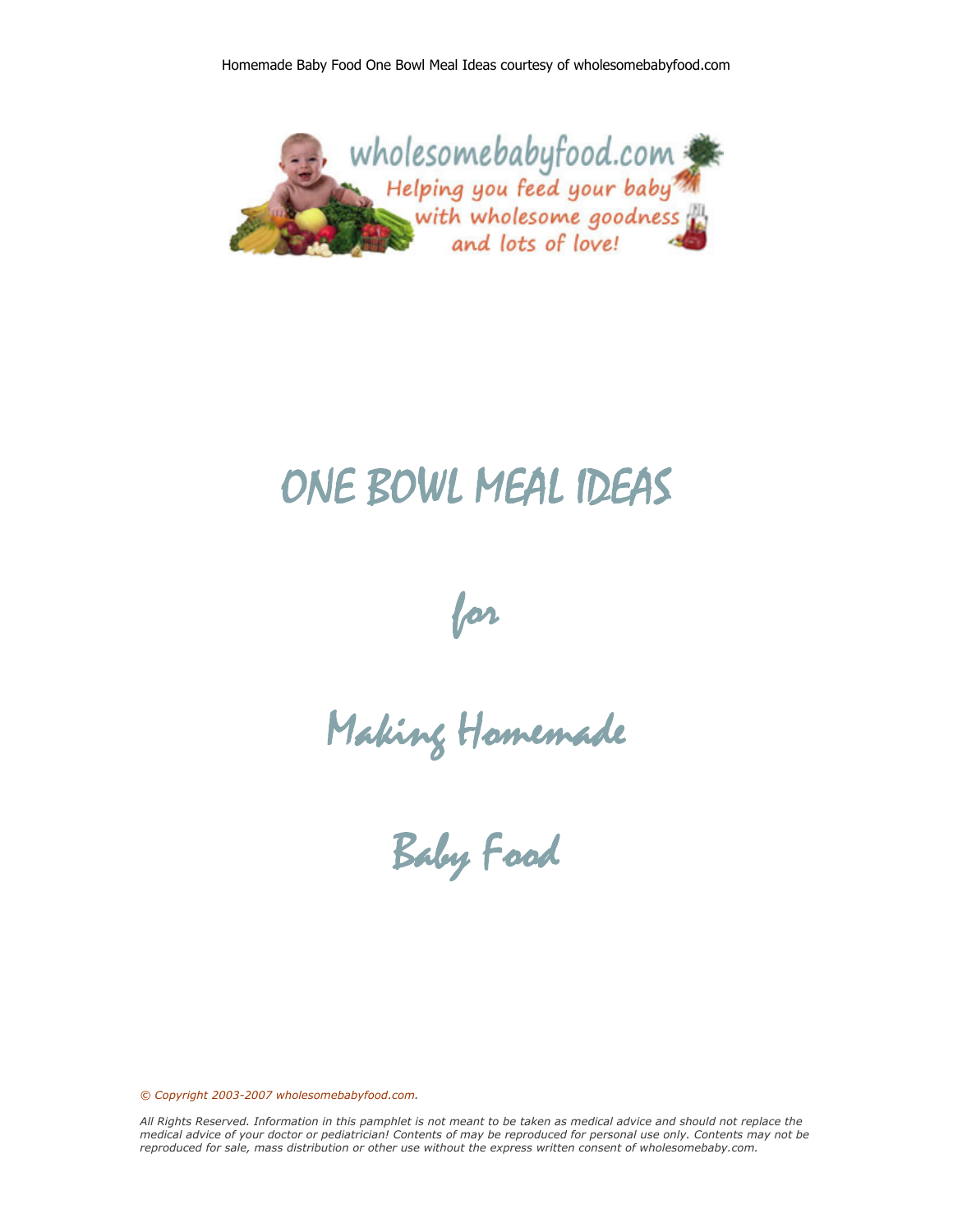### **Simple & Yummy One Bowl Homemade Baby Food Meals - Try these recipes and Ideas for one bowl baby meals.**

#### **Make Your Own Combo Dish**

(for babies over 8 months)

- 1. 1 cup cooked, cubed or diced meat (cut off fat)
- 2. 1/2 cup cooked rice, potato, noodles or macaroni
- 3. 2/3 cup cooked, diced vegetables
- 4. 3/4 to 1 cup liquid (formula, broth or water)

Combine ingredients and blend until smooth or chop for those who are accustomed to more textures.

## **Beef & Noodle Dinner**

1. Cook whole wheat or plain egg noodles according to package directions.\*\*

2. In a small saucepan combine fresh or frozen peas, small pieces of chopped carrot, and small slices of celery.

3. Add enough water to cover. Cook until tender, reserve water.

4. In blender or food processor, combine small pieces of fully cooked beef, vegetables, noodles, and 1-2 tablespoons of tomato paste. (Tomato paste is optional and should be left out for babies under 10 months old - using milk and butter will make this a creamy mix in place of the tomato paste! You may also use a natural or salt free broth)) 5. Puree, until the mixture is the desired consistency, for smaller babies or chop as needed for the older/toddler baby.

\*\*You may use cooked rice or shaped pasta in place of the noodles

#### **Elaine's Jasmine Rice (6mos and up)**

You can add meats and veggies to this rice dish and serve as a meal for baby. It will also puree.

**This will freeze well** - if you freeze it in portions without additions such as meats or veggies, then you can change the dish at every meal.

1. Combine 12 cups of chicken or vegetable broth with 1 1/2 cups of jasmine rice in a large stockpot.

2. Add a couple of slices of fresh peeled ginger for extra flavor. (Ginger is a natural tummy soother)

3. Bring to a boil.

4. Turn heat down to a simmer and cook for about 1 1/2 hours or until rice turns very smooth and creamy. Stir occasionally.

5. The rice will break up to a porridge-like consistency.

6. Cool the mixture, remove the ginger slices and spoon rice into ice cube trays and freeze overnight then break cubes into freezer bags and store in freezer for up to 2 months.

*© Copyright 2003-2007 wholesomebabyfood.com.*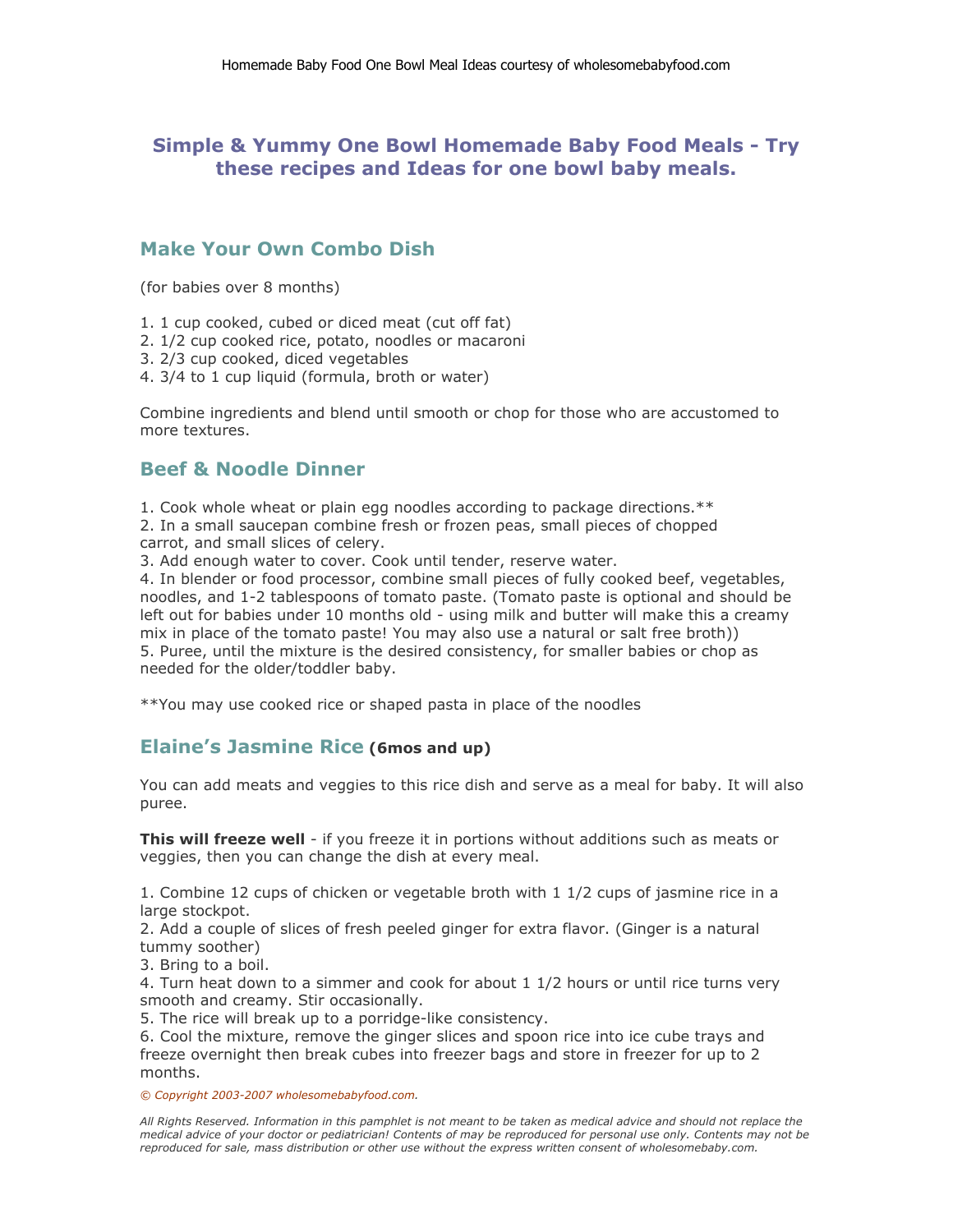**Rice and Lentil Dinner** Visit our Lentil Baby Food Recipes for more yummy homemade baby lentil foods!

1. Cook brown rice and lentils according to package directions.

2. In a small saucepan combine small pieces of chopped apples and carrots. (you may also add a bit of onion and celery)

3. Add enough water to just cover. Cook until tender, reserving water.

4. Combine rice, lentils, apples, and carrots in food processor or blender.

5. Puree, adding reserved water until the mixture is the desired consistency, for smaller babies or chop as needed for the older/toddler baby.

#### **Spring Veggies and Pasta**

1. Cook elbow macaroni or ditalini according to package directions.\*\*

2. In a small saucepan combine small pieces of chopped carrots, fresh or frozen peas, fresh or frozen green beans, zucchini or summer squash and fresh or frozen spinach.

3. Add just enough water to cover. Cook until vegetables are tender, reserving water.

4. Combine macaroni, carrots, peas, green beans, spinach, and a small chunk of soft tofu in blender or food processor. Add reserved water for pureeing until mixture is of the desired consistency.

5. Puree for smaller babies or chop as needed for the older/toddler baby.

**Å Å You may use a natural chicken or vegetable stock (Visit our Homemade Stock Recipes** to make your own!) as a substitute for the plain water. Using stock to cook the pasta in makes for a more flavourful dish!  $\star$ 

#### **Chicken Noodle Dinner**

1. Cook elbow macaroni or ditalini according to package directions.

2. In a small saucepan combine small pieces of chopped carrots and fresh or frozen peas.

3. Add just enough water to cover. Cook until tender, reserving water. You may also use a natural or salt free broth

4. In blender or food processor, combine fully cooked chicken breast pieces, carrots, peas, and macaroni. Puree, until the mixture is the desired consistency, for smaller babies or chop as needed for the older/toddler baby.

# **Vegetable Beef Dinner**

1. In a small saucepan combine small pieces of chopped carrots, and fresh or frozen peas.

2. Add enough water just to cover.

3. Cook until tender, reserving liquid.

4. Combine small pieces of fully cooked beef, carrots, peas, and 1-2 tablespoons of tomato paste if desired

5. Puree, adding reserved water until the mixture is the desired consistency, for smaller babies or chop as needed for the older/toddler baby.

#### *© Copyright 2003-2007 wholesomebabyfood.com.*